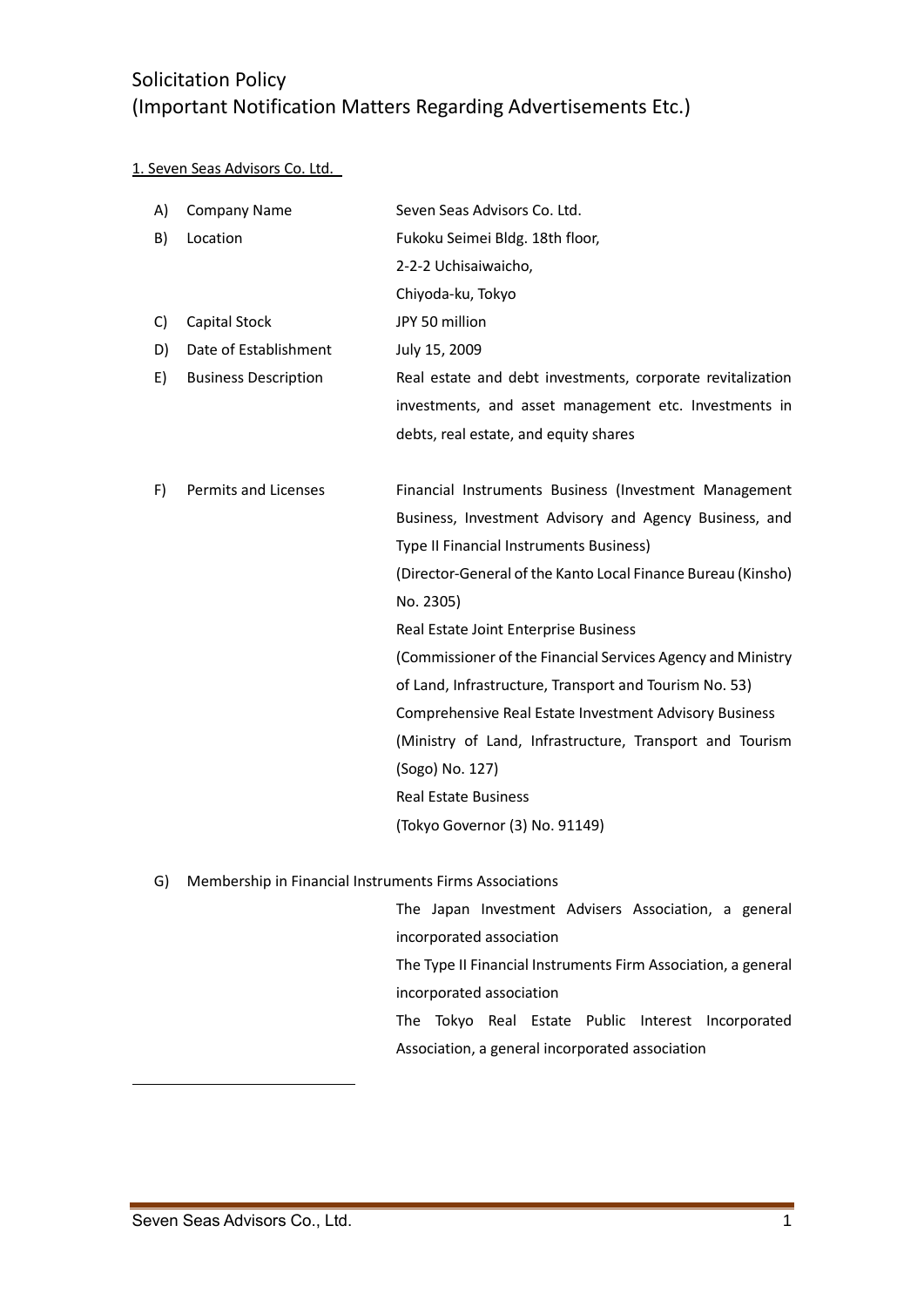#### 2. Fees and Commissions

The remuneration for business services commissioned to our Company depends upon the type of business service which has been commissioned to our Company, and is as follows.

A) Real Estate Investment Advisory Business

The fees will be determined separately for each contract following consultation with the client, and taking into account the type, size, location, and business contents etc. of the property. The standards to be applied for such remuneration are as follows.

- (1) Upon acquisition of the property: Acquisition Fee Upon acquisition of the investment property, approximately 0.5% - 1.0% (excluding tax) of the acquisition price of the investment property.
- (2) During period of service: Asset Management Fee During the term of management of the investment property, approximately 0.5% - 2.0% per annum (excluding tax) of either the acquisition price or most recent appraisal value of the investment property.
- (3) Upon disposition of the property: Disposition Fee Upon disposition of the property, approximately 0.5% - 1.0% of the disposition price of the investment property.
- (4) Upon disposition of the property: Incentive Fee Upon disposition of the property, approximately 20.0% - 50.0% (excluding tax) of the profit amount exceeding a certain investor return level.

Provided however that, regardless of the remuneration structure described above, the remuneration structure may be separately determined for each individual real estate investment advisory contract (asset management contract etc.) to be entered into with the client, following consultation with the client and depending on the specific contract details and total contract amount etc.

B) Investment Advisory & Agency Business

Remunerations for investment advice shall be established for each individual advisory mandate following consultation, and taking into account the target investment, management method, and content of advice. The standard for such remuneration shall broadly be set based on the following standards.

(5) Up-front Fee

Around 0.5% - 1.5% of the acquisition price (excluding tax)

(6) Asset Management Fee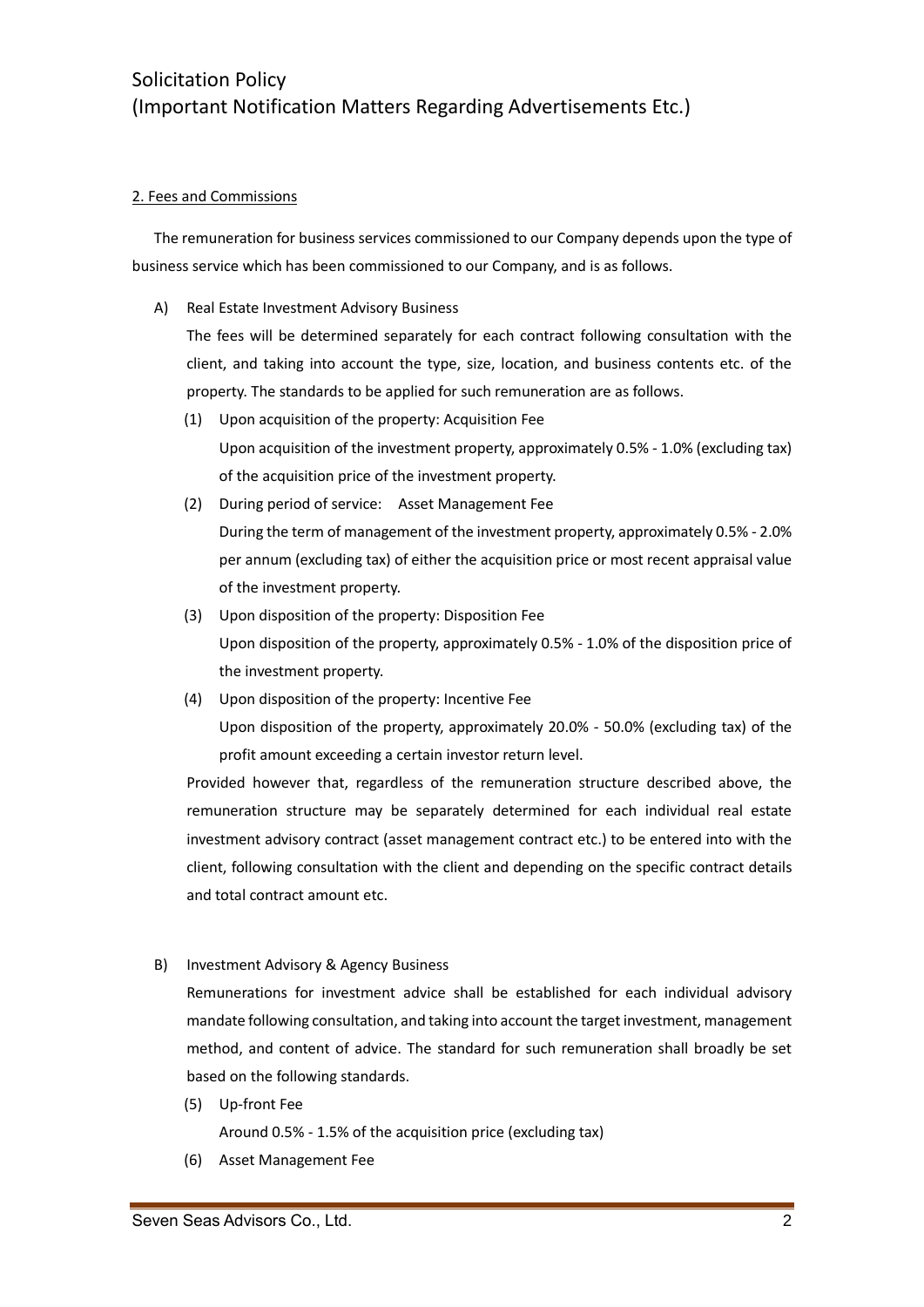Around 0.25% - 1% of the total investment value or total asset amount (excluding tax)

(7) Performance Fee

Approximately 10% - 30% of the profit amount (excluding tax) Provided however that, regardless of the remuneration structure described above, the remuneration structure may be separately determined for each individual investment advisory mandate (asset management contract etc.) to be entered into with the client, following consultation with the client and depending on the specific contract details and total contract amount etc.

C) Investment Management Business and Type II Financial Instruments Business In principle, the fees will be determined separately for each individual mandate following consultation with the client. Therefore, it is not possible to indicate in advance the expected or maximum amounts of consideration to be paid by type, or any general description of the method of calculation of such amounts.

In addition to the remuneration to our Company as stated above, the trustee fee and other fees and various expenses etc. related to real estate and funds etc. handled by our Company will also be determined based on consultation with third parties for each individual right to be invested in or for each individual trust beneficial interest, and therefore, it is not possible to indicate in advance the expected or maximum amounts of such consideration to be paid by type, or any general description of the method of calculation of such amounts.

#### 3. Risks

Our Company provides no guarantee for the future performance of any investments, and there is a risk that the value of receivables, real estate, trust beneficial interests, or equity holdings in funds etc. handled by our Company may be impaired or reduced, or losses may arise, due to changes in the financial instruments market and real estate market, such as changes to the credibility of obligors etc., changes in interest rates, changes to the market real estate prices and rent levels, etc.

Furthermore, in addition to the risks stated above, there is a risk that the value of investments may be damaged or reduced and losses may arise due to effects from risk factors such as increase in tax burden following changes to the taxation system, loss of value due to Acts of God, and revision or abolition of laws and regulations. Our Company does not provide any guarantee of principal or any rate of yield, and losses of clients as a result of the value of investments in receivables, real estate, trust beneficial interests, and equity holdings in funds falling below the invested principal amount shall be borne solely by the client.